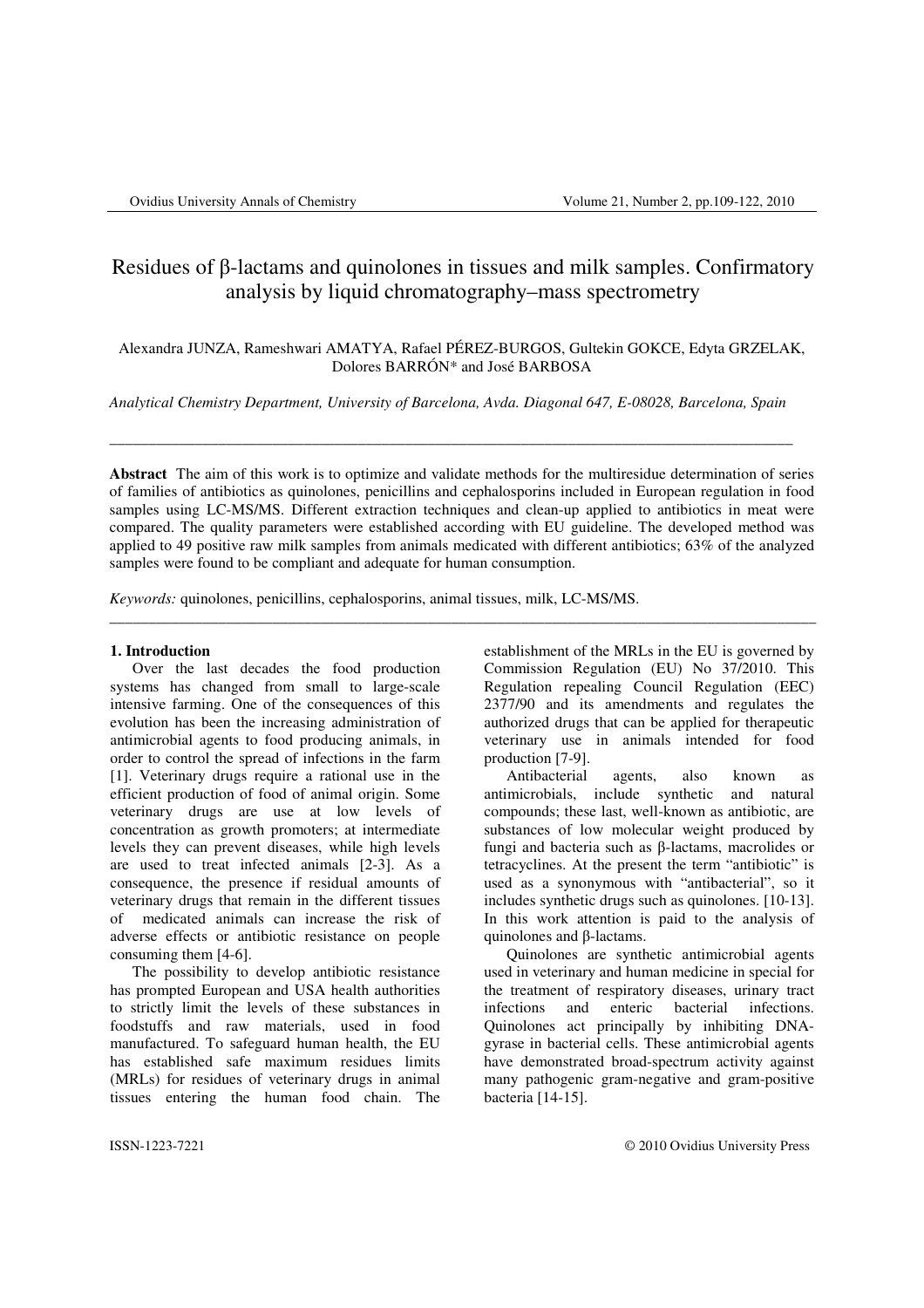β-lactams are probably the most widely used class of antibiotics in veterinary medicine for the treatment of bacterial infections of animals used in livestock farming and bovine milk production. βlactams consist basically of two classes of thermally labile compounds: penicillins and cephalosporins. Both classes contain bulky side chain attached respectively to 6-aminopenicillanic acid or 7-amino cephalosporanic acid nuclei [12, 13]. The modifications made on the side chain have enlarged the antibiotic spectrum to include gram-negative and gram-positive bacteria. The MRLs established in the Commission Regulation (EU) No 37/2010 depend of the substances and on the matrix.

Quinolones range between 100 and 400 µg/kg in beef muscle, and 30-100 µg/kg in milk. Penicillins range between 50-300 µg/kg in beef muscle and 4- 30 µg/kg in milk while cephalosporins ranged from 50 µg/kg to 1000 µg/kg in beef muscle and from 20 to 100 µg/kg in milk [7].

The control of abuse is at present based on screening procedures, as immunoassays, which are often too specific and do not distinguish between members of a class of antibiotics. These methods provide only semi-quantitative results and sometimes give rise to false positives, but they are widely used because of their simplicity, sensitivity, speed and cheapness [13]. However, it may be necessary to perform additional confirmatory methods by using alternative analytical techniques, sufficiently selective and sensitive, like LC-MS or LC-MS/MS. According with the Decision 2002/657/EC [16], a number of identification points (IP) must be collected to confirm the identity of a compound and MS detection is almost mandatory to earn the required IPs per compound.

Numerous methods exist to detect and quantify antibiotic residues in milk and edible tissues; however, efforts to improve existing methods remain an active area of research. These methods allow the detection or quantification of antibiotics from singleanalyte to multiresidue or multiclass methods, being the objectives different depending on the approach [2,13, 17-27]. In this study, multiresidue methods were developed and optimized to allow the determination of the series of quinolones, penicillins and cephalosporines, regulated by European Union legislation, in muscle and milk of beef. The different steps (extraction, separation and detection) were

optimized. A new method, the dispersive-SPE greatly simplifies and accelerates sample clean-up [18, 28-29] and the results were compared with those obtained with conventional methods as SPE. The methods were validated according with Commission Decision 2002/657/EC in terms of linearity, recovery, precision, decision limit, detection capability and limits of detection and quantification.

# **2. Experimental**

# *2.1 Reagents*

All reagents were of analytical grade unless indicated. Acetic acid (HAc), Formic acid (HFo), trifluoroacetic acid (TFA), acetonitrile (MeCN), methanol (MeOH), sodium dihydrogenphosphate and sodium hydroxide were supplied by Merck. Sodium chloride was supplied by Sigma. Ultrapure water was generated by a Milli-Q system (Millipore).

The standards were purchased from several pharmaceutical firms: Ciprofloxacin (CIP) (Ipsen Pharma, Barcelona, Spain), enrofloxacin (ENR) (Cenavisa, Reus, Spain), danofloxacin (DAN) (Pfizer, Karlsruhe, Germany), marbofloxacin (MAR) (Vetoquinol, Barcelona, Spain), flumequine (FLU) (Sigma, St. Louis, MO, USA), and pipemidic acid (PIP; internal standard (IS)) (Prodesfarma, Barcelona, Spain). Ampicillin (AMPI), dicloxacillin (DICL) and penicillin G (PENG) (European Pharmacopeia, Strasbourg Cedex, France). Amoxicillin (AMOX), nafcillin (NAFC) and oxacillin (OXAC) (Sigma, St. Louis, MO, USA). Cloxacillin (CLOX) and piperacillin (PIPE; internal standard (IS)) (Fluka, Buchs, Switzerland). Cephalexin (LEX) and cefoperazone (PER) (Sigma, St. Louis, MO, USA), cephazolin (ZOL), cephapirin (PIR) and ceftiofur (TIO) (Fluka, Buchs, Switzerland), cefquinome (QUI) (AK Scientific, Inc., USA) and cephalonium (LON) was graciously provided by Schering-Plough Animal Health Corporation (Irlanda).

Structures of the studied substances are shown in **Fig. 1.** The solid phase extraction (SPE) cartridges used in this study were Oasis HLB (3cm<sup>3</sup>/60mg) obtained from Waters (Milford, MA, USA), Strata X (1cm<sup>3</sup> /30mg; Phenomonex, USA) and ENV+ Isolute (Symta, Madrid, Spain).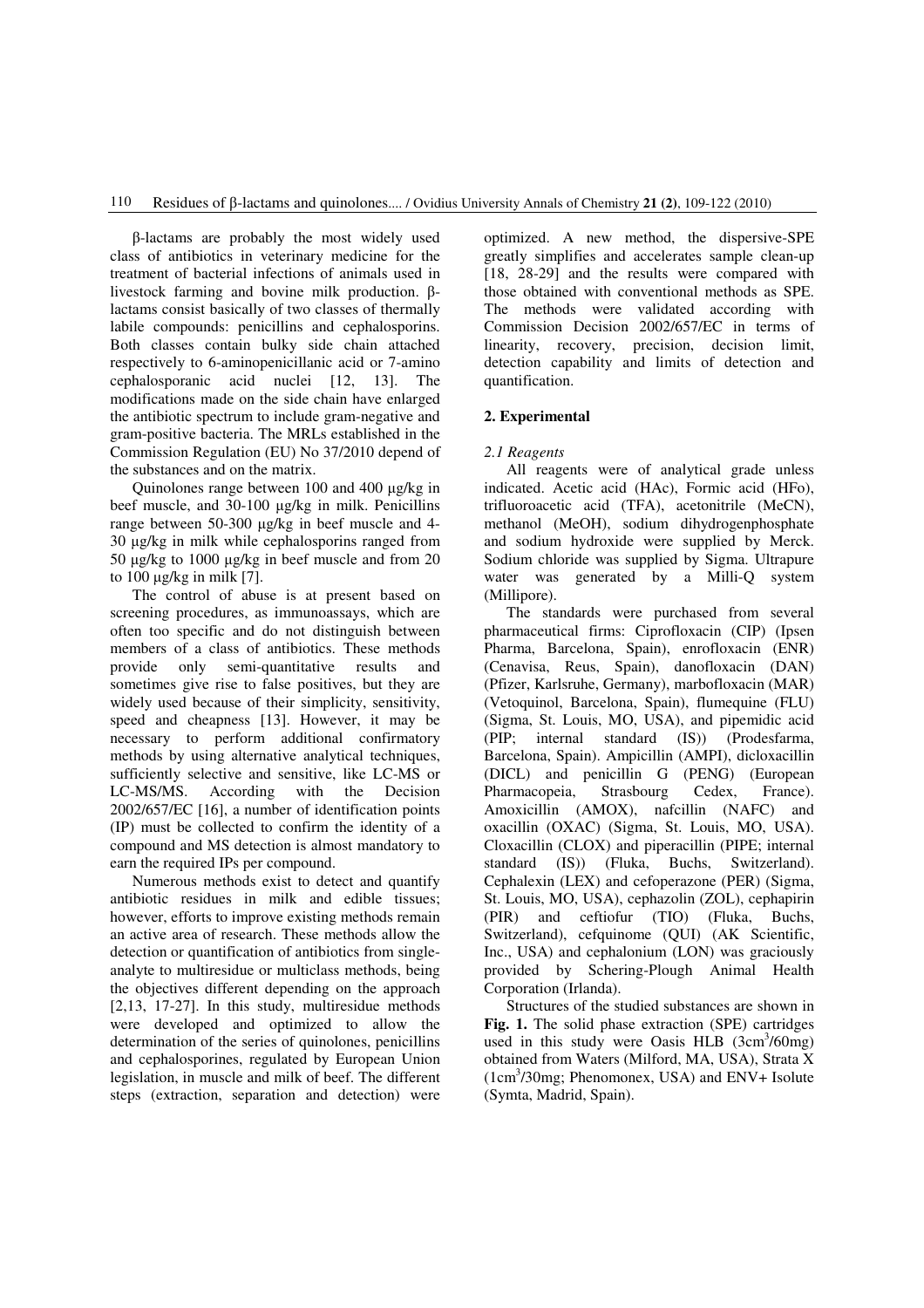





| <b>QUINOLONES</b> |                                        |                 |                 | <b>PENICILLINS</b> |             | <b>CEPHALOSPORINS</b>  |            |                                      |                          |
|-------------------|----------------------------------------|-----------------|-----------------|--------------------|-------------|------------------------|------------|--------------------------------------|--------------------------|
| Name              | R <sub>1</sub>                         | R <sub>2</sub>  | R <sub>3</sub>  | R <sub>4</sub>     | Name        | R <sub>5</sub>         | Name       | R <sub>6</sub>                       | R <sub>7</sub>           |
| <b>CIP</b>        | $\mathsf{F}_{\mathsf{X}_\star}$        |                 | H               |                    | <b>AMOX</b> | HO-<br>NH <sub>2</sub> | <b>LEX</b> | NH <sub>2</sub>                      | CH,                      |
| <b>DAN</b>        | $\mathsf{F}_{\nabla_{\mathbf{x}}}$     | CH <sub>3</sub> | H               |                    | <b>AMPI</b> | NH <sub>2</sub>        | LON        |                                      | o<br>NH <sub>2</sub>     |
| <b>DIF</b>        | $\mathbf{F}_{\mathbf{V}_{\mathbf{r}}}$ | CH <sub>3</sub> | H               |                    | CLOX        | CH <sub>2</sub>        | PER        | он                                   | CH.                      |
| <b>ENR</b>        | $\mathsf{F}_{\nabla_{\mathbf{x}}}$     | $C_2H_5$        | $\mathsf{H}$    |                    | <b>DICL</b> | о<br>ĊI<br>ĊН,         | <b>PIR</b> |                                      | $\text{R}^{\text{CH}_3}$ |
| <b>FLU</b>        | $\mathsf{F}_{\nabla_{\mathbf{x}}}$     | $\overline{H}$  | CH <sub>3</sub> |                    | <b>NAFC</b> | $H_5C_2O$              | QUI        | NH <sub>2</sub><br>CH <sub>3</sub> O |                          |
| <b>MAR</b>        | $\mathsf{F}_{\infty}$                  | CH <sub>3</sub> |                 | CH <sub>3</sub>    | OXAC        | cн.                    | <b>TIO</b> | $\sqrt{NH_2}$<br>CH <sub>3</sub> O   |                          |
| OXO               |                                        |                 | H               | $C_2H_5$           | <b>PENG</b> |                        | <b>ZOL</b> |                                      | CH3                      |

**Fig.1** Structures of the studied antibiotics, classified by families (quinolones, penicillins and cephalosporins).

Dispersive SPE (15 mL) (Agilent Technologies, Palo Alto, CA, USA)) that contain 150 mg PSA, 150 mg C18 EC and 900mg MgSO4 following the European Method-EN 15662 was used. 0,45 µm membrane filters of nylon (Scharlau, Sentmenat, Spain) were used for filtering samples.

## *2.2 Standards and stock solutions*

The individual stock solutions of quinolones were prepared at the concentration of 500µg/mL by dissolving the quantity of each compound in MeCN. Individual stock solutions of penicillins and cephalosporins were prepared at a concentration of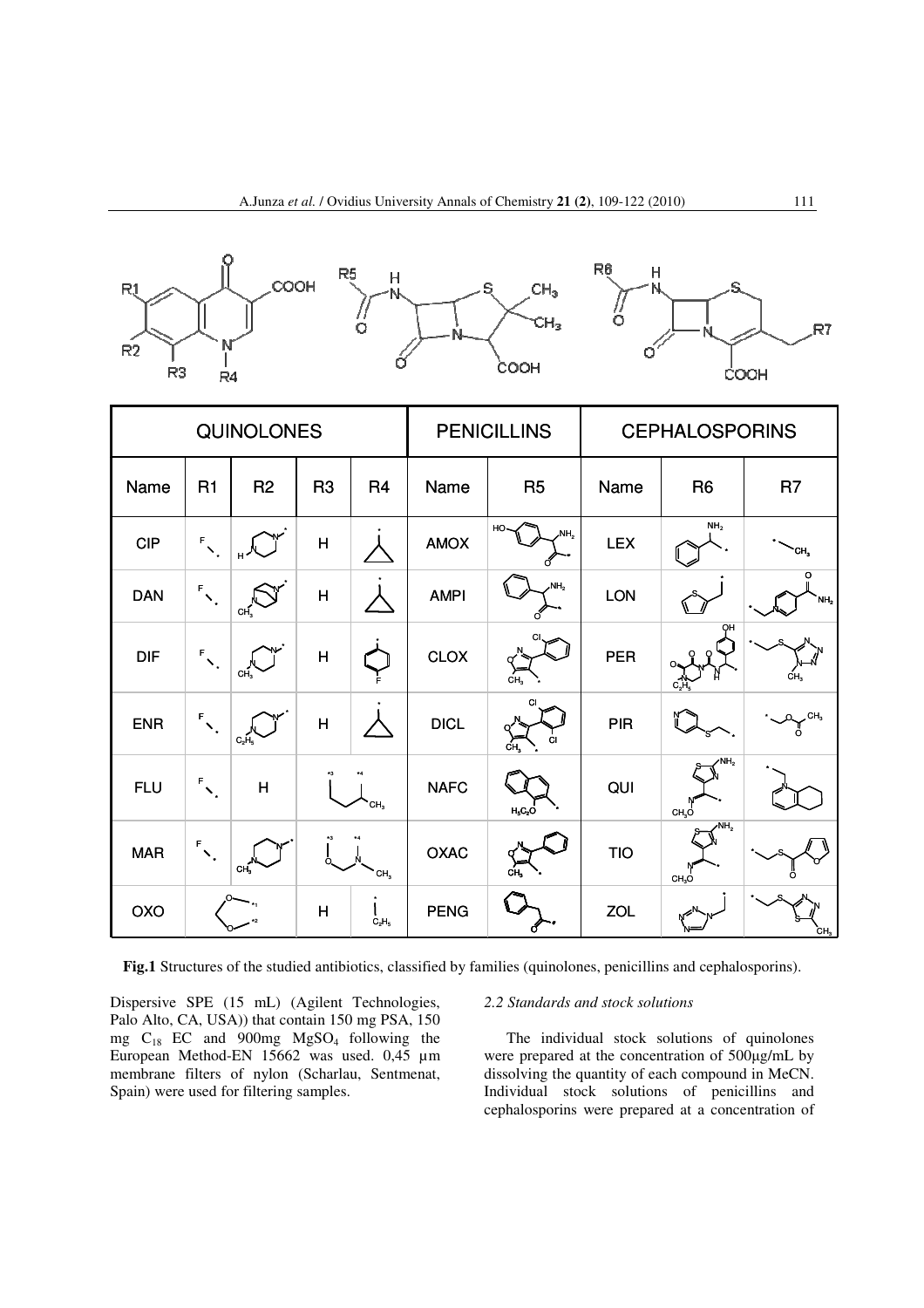100µg/mL by dissolving the quantity of each compound in water. For meat studies, individual stock solutions of each cephalosporin were prepared with concentration of 1000 µg/mL, except for LON prepared at 500 µg/mL and TIO prepared at 250 µg/mL in water. The individual standard solutions of internal standards (IS) (PIPE and PIP) were prepared by the dissolving the quantity of the IS in water and MeCN respectively. PIPE was prepared at the concentration of 500 µg/mL and 100 µg/mL, while PIP was prepared at 100 µg/mL. The working individual standard solutions of IS were prepared at a concentration of 5 µg/mL to use in milk samples and at a concentration of 80 µg/mL to be used in meat. Working solutions (containing a standard mixture separated by families of antibiotics) were prepared at a concentration of 100 MRL and 20 MRL to validate the milk method. Working solution (containing a standard mixture of cephalosporins) was prepared at a concentration of 80  $\mu$ g/mL to the studies made in meat. Working solutions were used to spike the milk and meat samples. All standard solutions were stored at -20ºC.

Phosphate solutions at 0.05M at pH 8.5 and 9 and also 0.1M at pH 10 were prepared to be added to the milk samples. Phosphate solutions at 0.05M at pH 5 were prepared to be added to the meat samples. Saturated solution of NaCl was prepared with ultrapure water.

Fourteen different extraction solutions were prepared to optimize the extraction of cephalosporins from meat samples. Extraction solvents were prepared with MeCN, water and HAc. The extraction solutions contain from 0% to 40% water. HAc is added to the half of the extraction solutions.

# *2.3 Instruments*

Chromatographic separation was achieved on a Zorbax Eclipse XDB-C8 (5µm, 4.6 × 150 mm) from Agilent Technologies (Waldbronn, Germany), using a pre-column Kromasil C8 (5 $\mu$ m, 4.6  $\times$  15 mm) supplied by Akady (Barcelona, Spain). An HP Agilent Technologies 1100 LC system equipped with an autosampler and a coupled to an API 3000 triple-quadrupole mass spectrometer (PE Sciex) with a turbo ion spray source was used. The system was controlled by software Analyst v.1.4.2 supplied by Applied Biosystems (Foster City, CA, USA). A Crison 2002 potentiometer (± 0.1 mV) (Crison, Barcelona, Spain) using a Crison 5203 combinated pH electrode from Orion Research (Boston, MA, USA) was used to measure the pH of the phosphate solution and of the mobile phase. The electrode was stored in water when not is used and soaked for 15- 20 min in MeCN-water mixture (15%) before pH measurements of the mobile phase. Three centrifuges Rotanta 460RS (Hettich Zentrifuguen), Macrotronic SELECTA and Centronic SELECTA (J.P. SELECTA S.A., Abrera, Spain) were used to perform the extraction. The SPE was carried out on a Supelco vacuum manifold for 12 cartridges and Supelco vacuum manifold with disponsable liners for 24 cartridges (Bellefonte, PA, USA) connected to a Supelco vacuum tank. Finally, evaporation to dryness system under a stream of nitrogen was used at the end of sample treatment.

# *2.4 Procedure*

# **Chromatographic conditions**

The mobile phase used in the LC-MS/MS is composed of water and MeCN with 0.1% formic acid in both solvents. The initial mobile phase is composed of  $H_2O$ :MeCN (85:15, v/v) with a pH of 3.2. The flow-rate was 1mL/min. **Table 1** shows the gradient used for the separation of analytes in LC. Twenty microlitres aliquots of the extracts were injected in the LC-MS.

**Table 1.** Gradient used for separation of the three series of antibiotics studied in this work.

| Time (min) | $\%$ A | $\%$ B |
|------------|--------|--------|
|            | 15     | 85     |
| 2          | 15     | 85     |
|            | 45     | 55     |
|            | 56     | 44     |
| 8.5        | 56     | 44     |
| 10         | 15     | 85     |
|            | 15     | 85     |

#### **Sample treatment and clean-up (SPE)**

**Figure 2** shows the scheme of the sample treatment and clean-up of quinolones, penicillins and cephalosporins in milk sample. This method was previously used to determine penicillins in milk [25].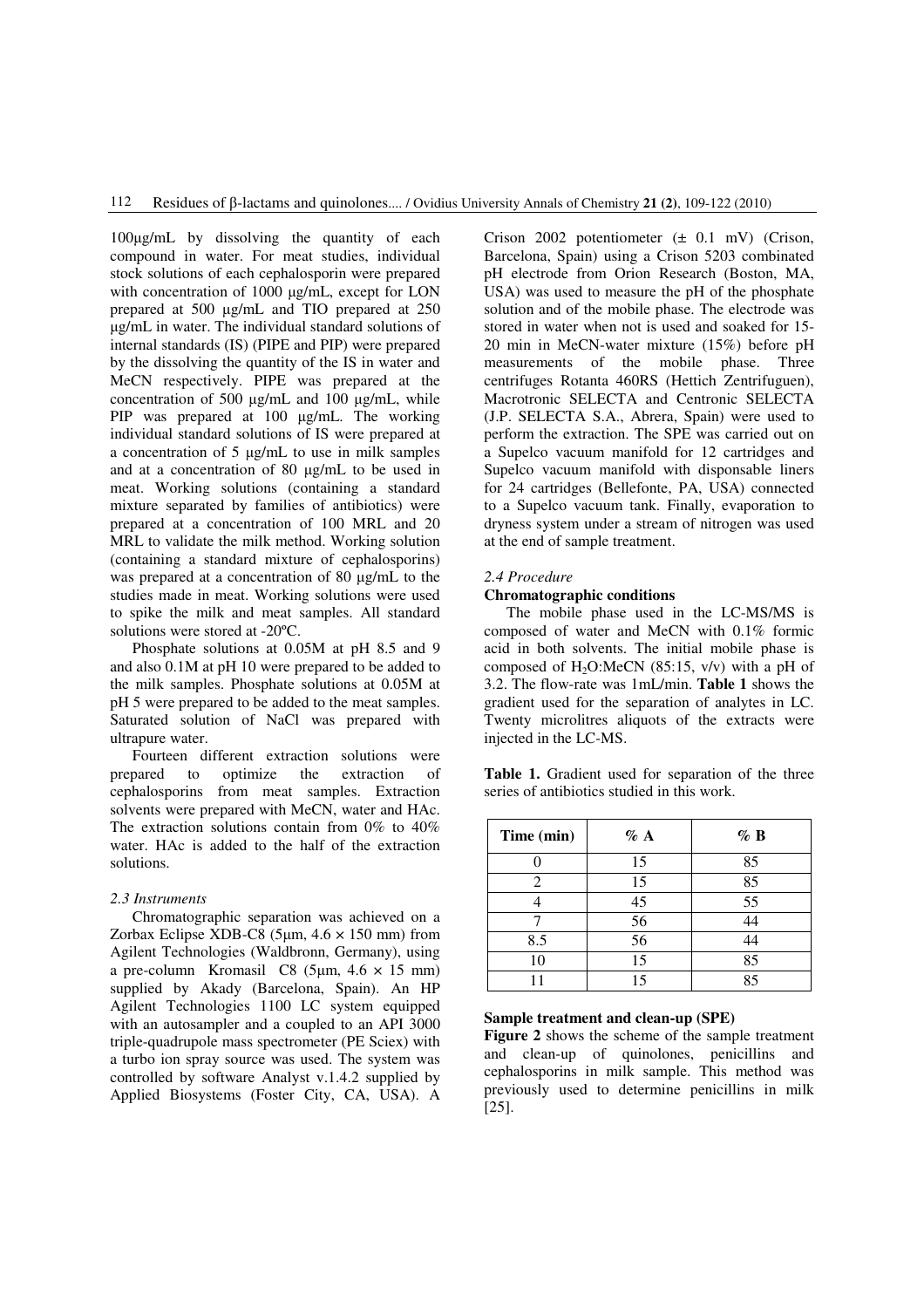

**Fig.2.** Flow chart for the extraction of antibiotics from raw milk

In summary, the extraction method involves an addition of phosphate solution 0.1 M at pH 10, centrifugation of samples and subsequently an SPE process using Oasis HLB cartridges. The HLB cartridges were activated with 1 mL of methanol, 1 mL of water and 1 mL 0.1 M phosphate solution at pH 10. After samples were passed through the system, the cartridge was cleaned with 3 mL of water in order to decrease the matrix interference. The analytes were eluted with 2 mL of methanol. **Figure 3** shows the procedure for the beef muscle treatment.



**Fig. 3.** Flow chart of the comparison of the extraction and clean-up methods for the cephalosporins analysis in beef muscle.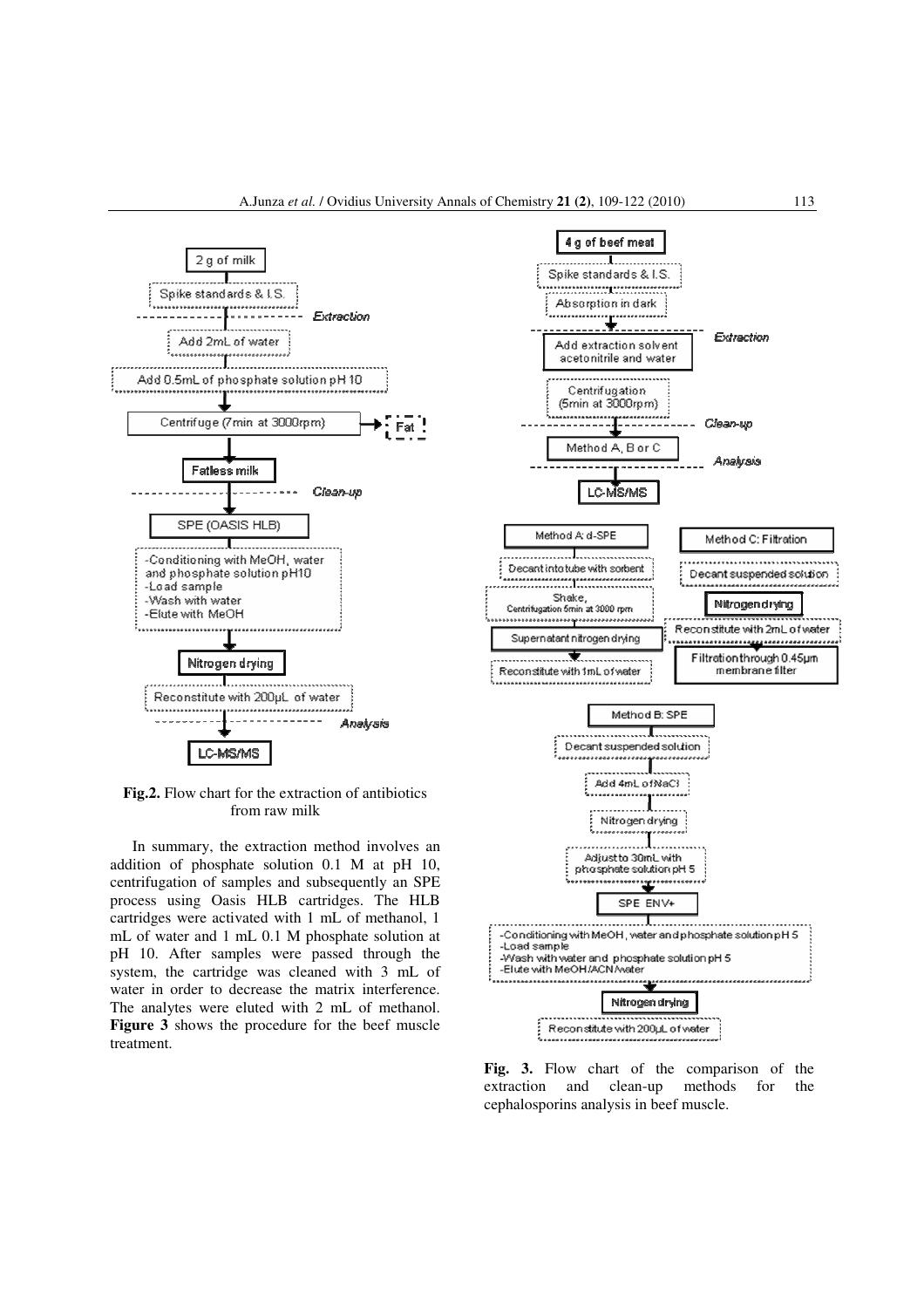The extraction of the cepahlosporins was made using a MeCN:H2O mixture with different percentages of MeCN (between 80 and 100%).Three different methods were used in the clean-up of cephalosporins from beef muscle. The method A consists on a dispersive-solid phase extraction, the method B is the classical SPE using a polymeric cartridge (ENV+ Isolute) and the method C is a short and easy method described in the literature [19-20].

# **LC-MS/MS parameters**

The LC-MS/MS conditions were optimized by direct injection of each compound individually at a concentration of 10µg/mL and a flow-rate of 0.05 mL/min. The turbo ion spray source was in positive mode with the following settings: Capillary voltage

4500V, nebulizer gas  $(N_2)$  10 (arbitrary units), curtain gas  $(N_2)$  12 (arbitrary units), drying gas  $(N_2)$ was heated to 400ºC and introduced at a flow-rate of 6500 ml/min.

Multiple reaction monitoring (MRM) experiments in the positive ionization mode were performed using a dwell time of 60 ms. The ions in MRM mode were produced by collision-activated dissociation (CAD) of selected precursor ions in the collision cell of the triple quadrupole and analyzed with the second analyzer of the instrument.  $N_2$  4 (arbitrary units) was used in CAD. Two transitions were followed for each analyte; one was used for quantification and the other for identification. **Table 2** shows these transitions with their optimum collision energy for the three families of antibiotics studied.

**Table 2** [M+H] + ions, quantification and identification transitions for the substances studied in this work and their optimum collision energy.

|                | m/z | <b>Transition Quantification (CE)*</b> | <b>Transition Identification (CE)</b> |
|----------------|-----|----------------------------------------|---------------------------------------|
| <b>AMOX</b>    | 366 | $366 \rightarrow 114(28)$              | $366 \rightarrow 208(19)$             |
| AMPI           | 350 | $350 \rightarrow 106 (26)$             | $350 \rightarrow 192(21)$             |
| <b>CLOX</b>    | 436 | $436 \rightarrow 160(20)$              | $436 \rightarrow 277(20)$             |
| <b>DICL</b>    | 470 | $470 \rightarrow 160(21)$              | $470 \rightarrow 311 (22)$            |
| <b>NAFC</b>    | 415 | $415 \rightarrow 199(19)$              | $415 \rightarrow 256(21)$             |
| <b>OXAC</b>    | 402 | $402 \rightarrow 160(18)$              | $402 \rightarrow 243(18)$             |
| <b>PENG</b>    | 335 | $335 \rightarrow 160(16)$              | $335 \rightarrow 176(16)$             |
| PIPE(IS)       | 518 | $518 \rightarrow 143(27)$              | $518 \rightarrow 160(16)$             |
| <b>PIR</b>     | 424 | $424 \rightarrow 292(20)$              | $424 \rightarrow 181 (35)$            |
| QUI            | 529 | $529 \rightarrow 134(20)$              | $529 \rightarrow 396(20)$             |
| <b>LEX</b>     | 348 | $348 \rightarrow 140(35)$              | $348 \rightarrow 158(15)$             |
| <b>LON</b>     | 459 | $459 \rightarrow 152(30)$              | $459 \rightarrow 337(20)$             |
| ZOL            | 455 | $455 \rightarrow 323(15)$              | $455 \rightarrow 295 (25)$            |
| <b>PER</b>     | 646 | $646 \rightarrow 290 (35)$             | $646 \rightarrow 530(20)$             |
| TIO            | 524 | $524 \rightarrow 285(30)$              | $524 \rightarrow 241(25)$             |
| <b>MAR</b>     | 363 | $363 \rightarrow 320 (22)$             | $363 \rightarrow 345(30)$             |
| $\mathbf{CIP}$ | 332 | $332 \rightarrow 314(32)$              | $332 \rightarrow 288(27)$             |
| <b>DAN</b>     | 358 | $358 \rightarrow 340(31)$              | $358 \rightarrow 283(31)$             |
| <b>ENR</b>     | 360 | $360 \rightarrow 316(29)$              | $360 \rightarrow 342(29)$             |
| <b>FLU</b>     | 262 | $262 \rightarrow 244(26)$              | $262 \rightarrow 202(45)$             |
| PIP(IS)        | 304 | $304 \rightarrow 286(30)$              | $304 \rightarrow 261(25)$             |

\* Collision energy (CE) in V.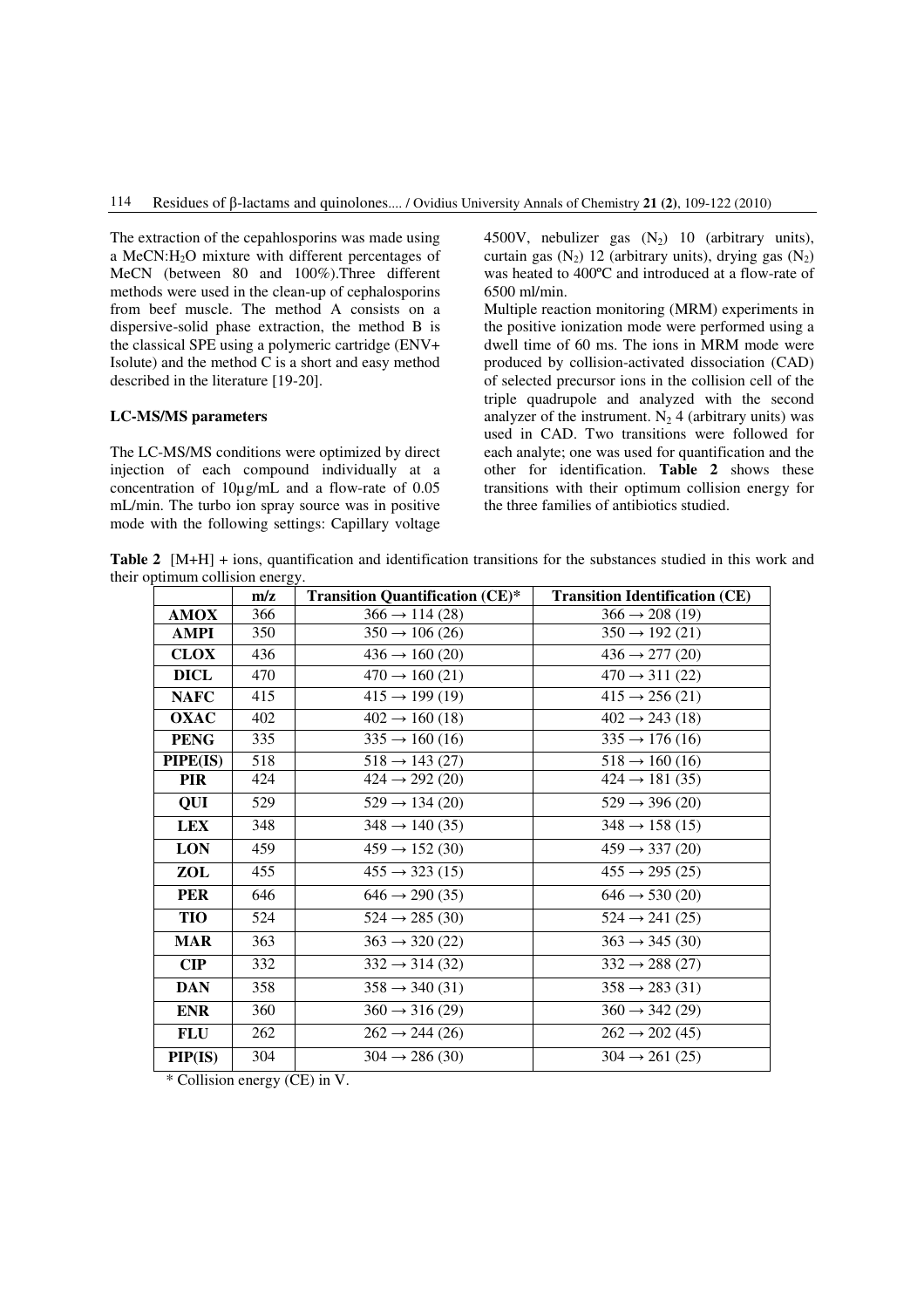#### *2.5 Quality parameters*

In the validation of the method different quality parameters should to be established, as linearity range, recovery, precision, selectivity, decision limit ( $CC\alpha$ ) and detection capability ( $CC\beta$ ), according to the European Union regulation 2002/657/EC decision [16].

The linearity was tested from the calibration curves prepared from spiked milk samples in a concentration ranging from the LOQ for each analyte to 3MRL for all the antibiotics studied. The calibration curves were constructed using analyte/internal standard peak area ratio versus concentration of analyte/internal standard ratio. PIPE and PIP were the internal standards used at a concentration of 100 ug/kg.

The limit of quantification (LOQ) was determined in order to know the lowest point in the calibration curve, because is the lowest concentration of analyte that can be quantified. These LOQ for each antibiotic were determined using spiked milk samples at different concentration levels from 0.001 MRL to 0.1MRL and were prepared in duplicate. LOQ were calculated from a signal-to-noise ratio (S/N) of 10.

Recovery experiments were performed by comparing the analytical results for extracted standard samples of milk and internal standard added before the extraction procedure, with unextracted standards prepared at the same concentrations in blank extract representing 100 % recovery. Recoveries obtained in beef muscle using the three clean-up methods described in the section 2.4. were compared.

The intra-day precision was assessed comparing the results of five replicates prepared the same day at three different concentration levels (0.5 MRL, MRL and 2 MRL). The procedure was repeated to determine the inter-day precision by the comparison between results of samples prepared and analyzed on three different days. The relative standard deviations (%RSD) were calculated.

The decision limit  $(CC\alpha)$  is the limit at and above which it can be concluded with an error probability of  $\alpha$  that a sample is non-compliant. Detection capability (CCβ) means the smallest content of a substance that may be detected, identified and/or quantified in a sample with an error probability of  $\beta$  [16,30]. CC $\alpha$  values were

determined by analysing 20 blank samples fortified with quinolones, penicillins and cephalosporines at MRL concentration. CCβ was calculated as the decision limit  $CC\alpha$  plus 1.64 times the corresponding standard deviation ( $\beta = 5\%$ ), supposing that standard deviation at the MRL is similar to that obtained at the  $CC\alpha$  level.

# **3. Results and discussions**

#### *3.1 Optimisation of the LC conditions*

In order to obtain a separation of the different classes of antibiotics in milk samples, we have taken into account the previously separation of each class of antibiotics in milk. When only quinolones were analysed in milk samples, the initial mobile phase contain 14% of MeCN [24]. With the gradient elution optimised for them, a good separation is obtained in 15 min. When penicillins were the subject of the separation an initial 20% of MeCN was used [25]. The best compromise found allows us to separate penicillins in less than 8 min. The series of cephalosporins were also analysed in milk, and a 15% of MeCN was used as an initial mobile phase, achieving the separation of the substances in less than 8 min. When the series of quinolones, penicillins and cephalosporins should be analysed, to keep chromatographic run times as short as possible a complete separation of the substances is not possible. In this case, the initial mobile phase consists of 15 % MeCN with a 0.1% formic acid and the gradient elution shown in Table 2. In this condition the separation of the 21 drugs analysed is achieved in 10 min. **Figure 4** shows the separation of the three series of antibiotics at the 3 .MRL level each antibiotic.

When samples of beef muscle were analysed to determine cephalosporins the same gradient elution was used, obtaining the complete separation of the drugs in less than 8 min. The separation for 8 cephalosporins at the MRL level is presented in **Fig. 5**.

## *3.2. Sample treatment and clean-up*

In the literature, a lot of sorbents and different conditions, washing and elution steps in SPE were used simultaneously to improve the clean-up and pre-concentration of antibiotics from food, biological tissues and water [31].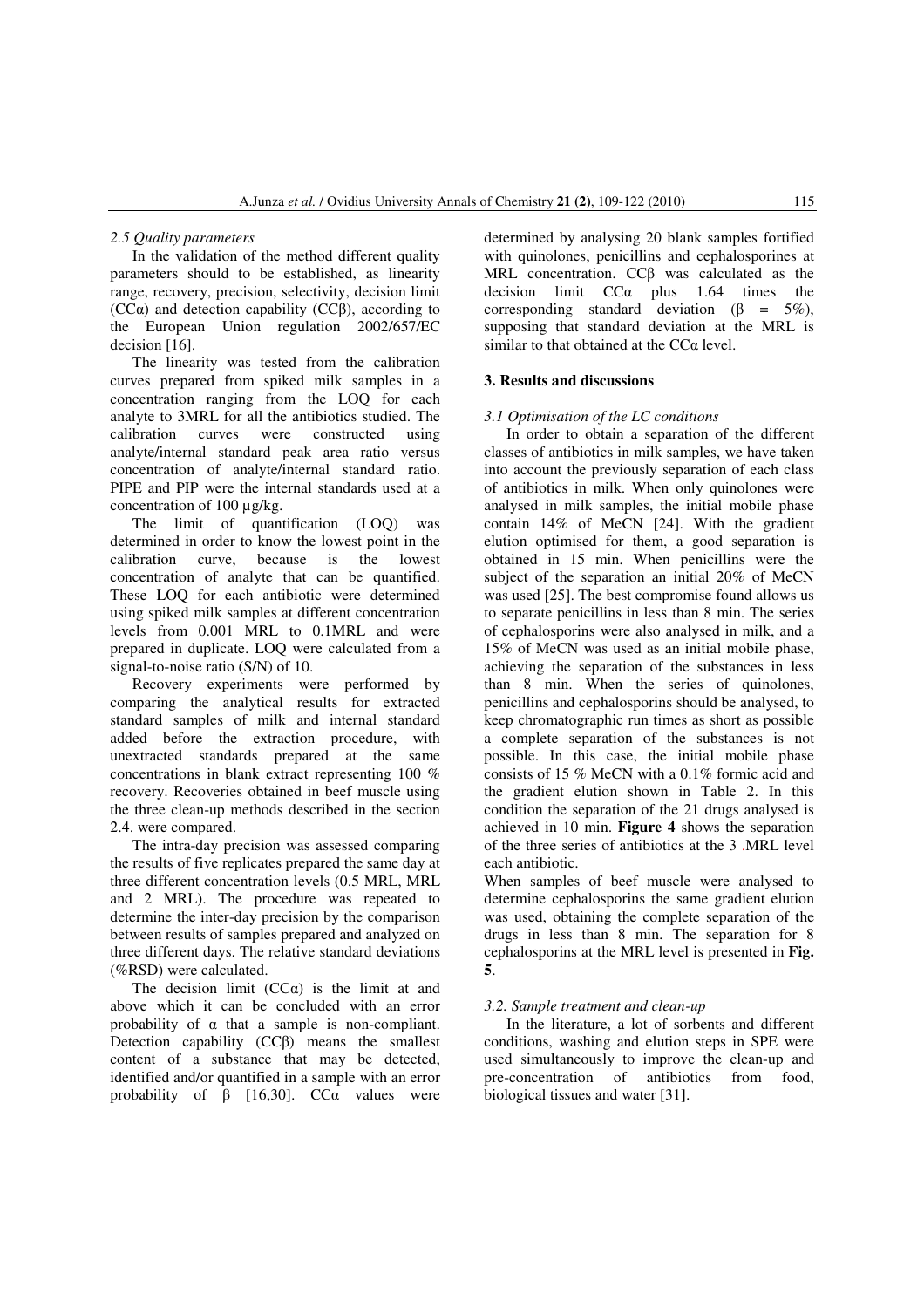

**Fig.4.** LC-MS/MS chromatogram, in MRM mode, of spiked samples of milk at 3 MRL each antibiotic. Peaks: 1) AMOX, 2) PIR, 3) QUI, 4) PIP, 5) MAR, 6) AMPI, 7) LEX, 8) LON, 9) CIP, 10) DAN, 11) ENR, 12) ZOL, 13) PER, 14) TIO, 15) PIPE, 16) PENG, 17) FLU, 18) OXAC, 19) CLOX, 20) NAFC and 21) DICL.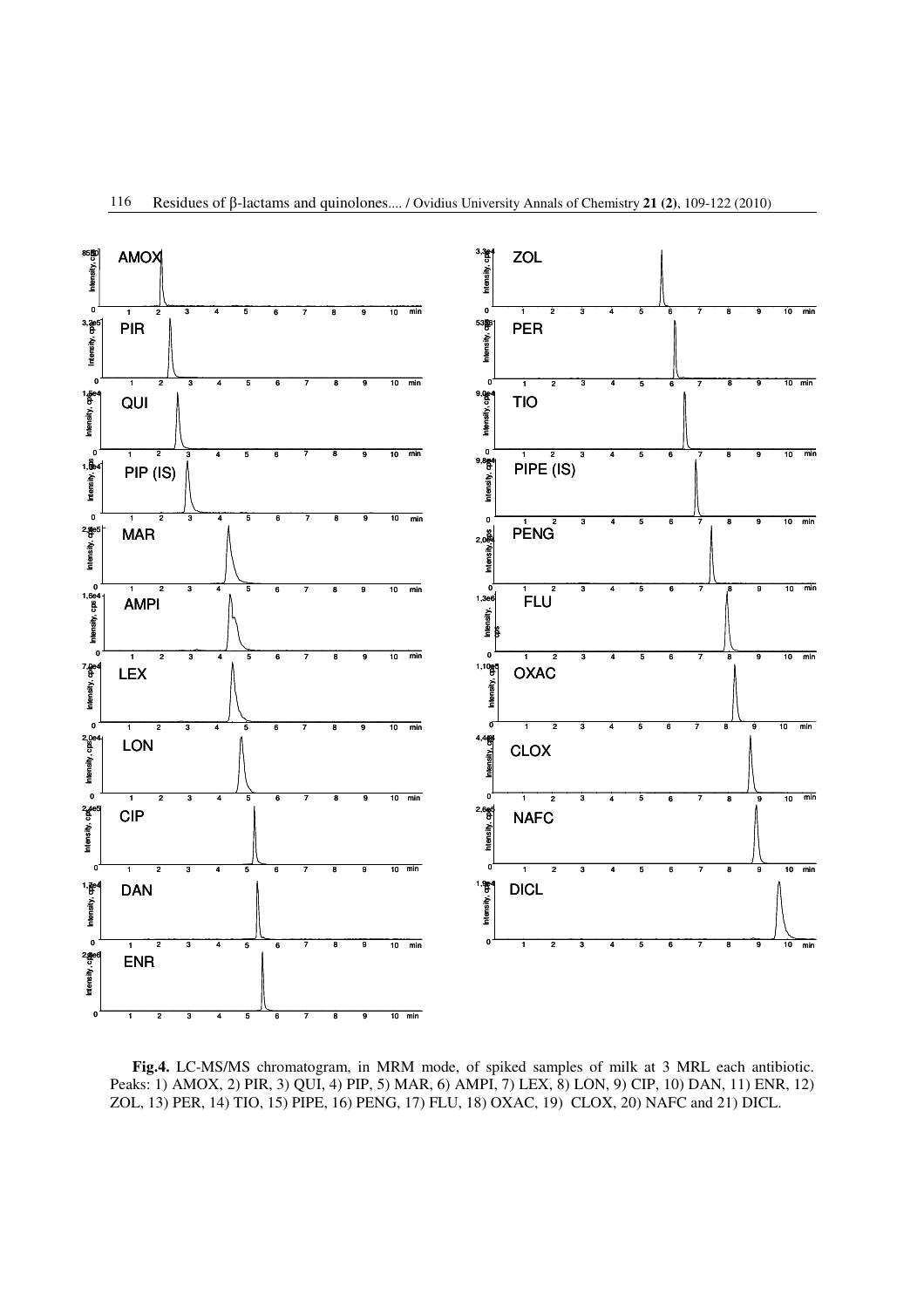

**Fig.5.** LC-MS/MS chromatogram, in MRM mode, of spiked samples of beef meat at MRL each antibiotic. Peaks: 1) PIR, 2) QUI, 3) LEX, 4) LON, 5) ZOL, 6) PER, 7) TIO and 8) PIPE.

From previous studies we concluded that the best results in the extraction of quinolones from several tissues are obtained when polymeric sorbents are used, as is the case of Strata X and ENV+ Isolute. To analyse quinolones in milk, maximum recovery with minimum interference has been obtained using Strata X [24]. Recoveries higher than 80% were obtained for all studied quinolones.

Several SPE disposable systems and protocols were tested to analyse penicillins in milk [25]: Oasis HLB, Bond Elut C18, Isolute ENV+, SDB-RPS and Oasis MAX. For these sorbents, the SPE conditions were optimized. High extractions ranging from 50 to 90% for the different penicillins were obtained with the different sorbent studied, excepted for AMOX and AMPI. These two penicillins only present recoveries higher than 50% with Bond Elut C18 and Oasis HLB cartridges. The recoveries values are lightly lower with Bond Elut C18, and for this reason, Oasis HLB cartridges were selected to the determination of penicillins in milk.

In previous studies, we concluded that Oasis HLB also present the best recoveries when cephalosporins were analysed in milk. From the literature review, we can see that Oasis HLB provide efficient extraction with optimal recoveries, equal retention and also history of batch to batch reproducibility [17, 23, 32, 33]. Taking into account the results obtained the different cartridges and series of antibiotics, the Oasis HLB cartridges were chosen to analyse the three classes of antibiotics, subject of this study.

Using the clean-up method explained in the section 2.4, the recoveries of the three series of antibiotics have been determined by comparing analytical results of extracted samples with antibiotics spiked after the extraction procedure, representing 100% recovery. Samples were analysed by LC-MS/MS. As can be observed in **Fig. 6**, the cephalosporins present in general the best results, while poor results were obtained for quinolones. The most part of the substances present recoveries around or higher than 80%, except for AMOX, CIP, DAN and ENR.

In previous works the determination of quinolones and penicillins in meat samples was optimized for different tissues and animals [26, 27, 34, 35]. In order to obtain a multiresidue, multiclass method for quinolones, penicillins and cephalosporins in meat samples, it is necessary to study the behaviour of the cephalosporins in meat samples.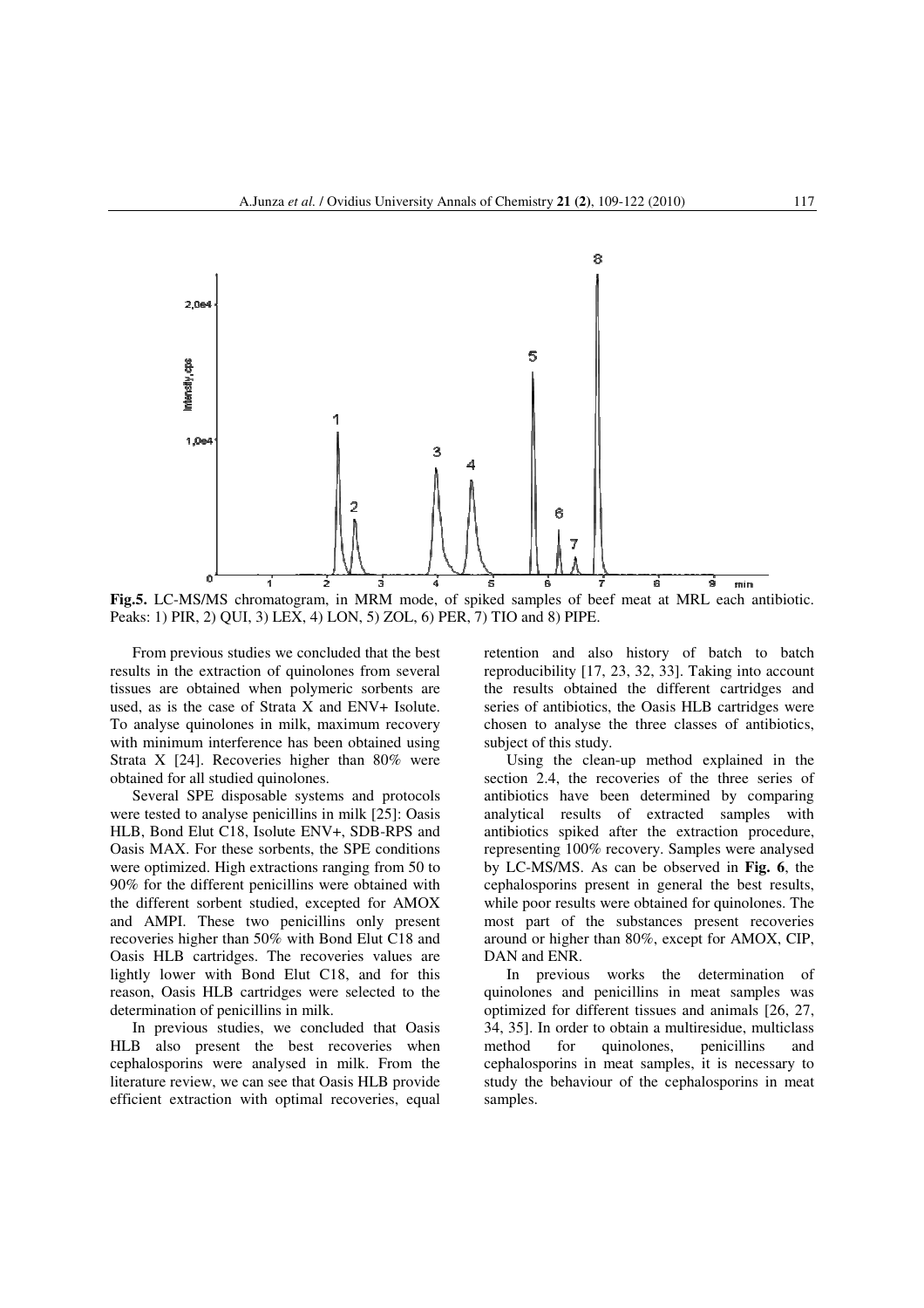

**Fig.6.** Recoveries (%) of antibiotics classified by families in milk samples.

To extract cephalosporins from the beef muscle, different mixtures of MeCN and water were used. Three different methods for clean-up were applied. A new method, the dispersive-SPE (d-SPE, method A) used in the literature for the clean-up of samples with pesticides has been applied for the cephalosporins. The method is based on MeCN extraction/partition of the analytes followed by the removal of water and proteins by salting out with sodium chloride and magnesium sulphate. Then the d-SPE, which involves the addition of small amounts of a bulk sorbent to the extracts, is applied. This method greatly simplifies and accelerates sample clean-up and the results were compared with those obtained with conventional methods as SPE (method B), and with a method applied to different drugs that is considered easy and rapid (method C) [19-20]. **Figure 7a** shows the effect of the percentage of MeCN on the recovery of the cephalosporin ZOL. As can be observed, comparable results are obtained using all three clean-up methods when the extraction is made with 80% of MeCN. In this case, recoveries of 75% are obtained. Higher % of MeCN gives worst recoveries for d-SPE and lower % of MeCN decrease the

recovery of methods B and C. **Figure 7b** shows the recoveries obtained for the cephalosporins using 80% of MeCN. It can be observed that the method A is an alternative and useful method for the clean-up of cepaholosporins, because the best recoveries were obtained. The d-SPE clean-up procedure allows the use of smaller amounts of organic solvent and provides high recovery rates for drugs covering a wide polarity range.

### *3.3 Ion mass detection*

The coupling of LC with MS is a powerful tool for identification and quantification of drugs in biological samples. In the case of the antibiotics substances studied in this work ESI+ mode was used. When SIM mode was applied, the most prominent ion for every compound is the protonated molecular ion  $[M+H]^+$ . MRM mode exhibited the highest selectivity and sensitivity using LC-MS/MS. For quinolones the most abundant product ions corresponded to  $[M+H]^+$ ,  $[M+H-H_2O]^+$  and  $[M+H-H_2O]^+$  $CO_2$ <sup>+</sup>. The transition  $[M+H]^+ \rightarrow [M+H+H_2O]^+$  was used as quantification transition for CIP, DAN and FLU, while  $[M+H]^+ \rightarrow [M+H-CO_2]^+$  was used for MAR and ENR.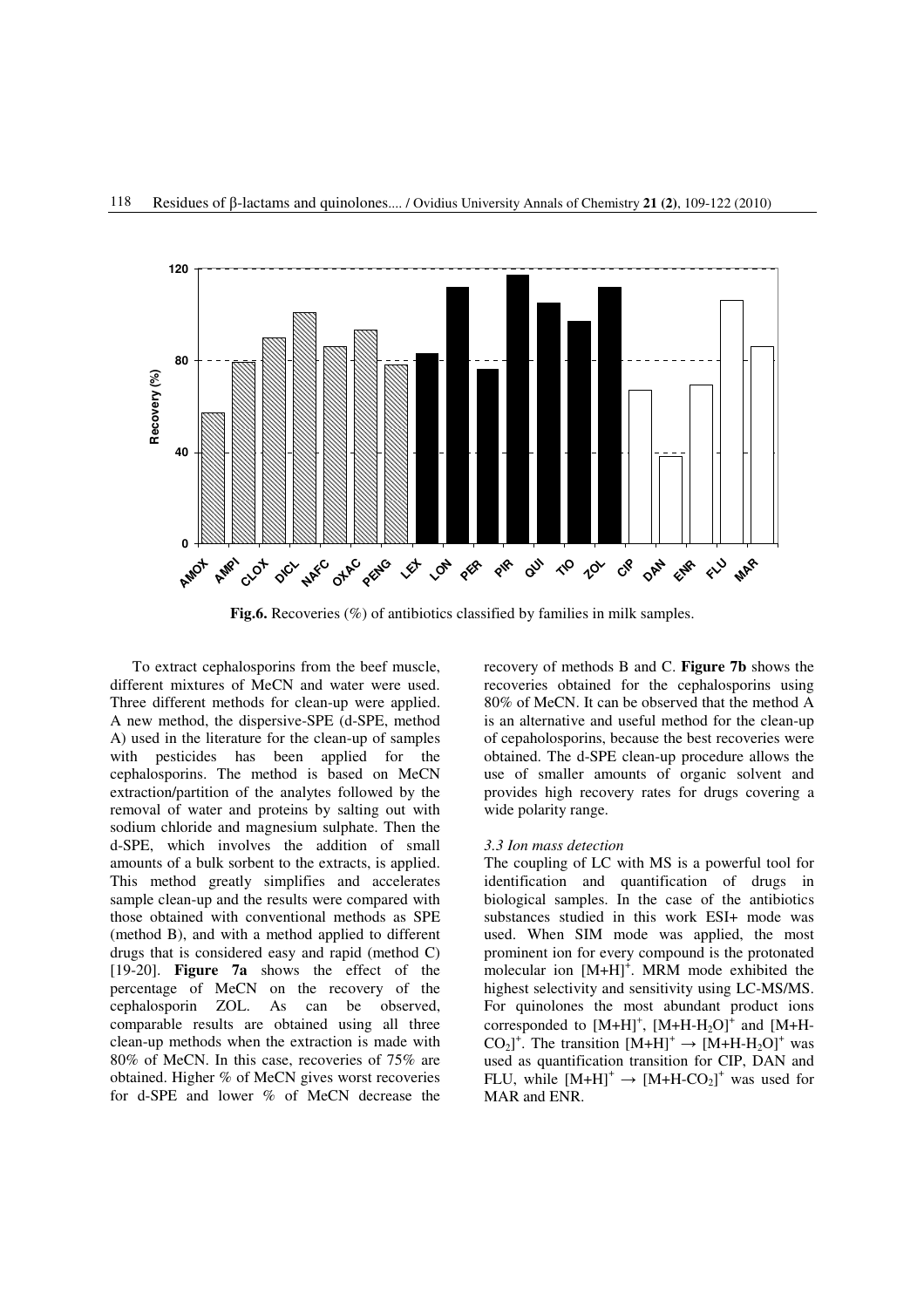

**Fig.7.** a) Recoveries (%) of the ZOL in meat sample using the different clean-up procedures, as a function of the percentage of MeCN used in the extraction step. b) Recoveries (%) of the cephalosporins in meat sample using the different clean-up procedures, at the optimised % MeCN conditions.

As an illustrative example, the product ions from CIP are shown in **Fig. 8a**.

The basic structure of penicillin consists of a thiazolidinic ring condensed on a β-lactame ring, to which a lateral chain is linked. The *m/z* 160 ion is the common fragment obtained for all penicillins. The product ion of these compounds at *m/z* 160 corresponds to the thiazilidinic ring those fragment is  $[C_6H_{10}O_2NS]$ . Also, the fragment  $[M+H^+$ -159] is characteristic. The ion 160 gives a fragment of m/z

114 due to the loss of the carboxylic group from the 160 fragment. **Figure 8b** shows, as an illustrative example, the mass spectra of AMOX.

In the case of cepahalosporins, the  $[M+H]$ <sup>+</sup> is a common ion obtained and also the ions obtained from the fragmentation of the substances in the βlactam ring. **Figure 8c** shows the mass spectra of LEX.



**Fig. 8.** a) Mass spectra of CIP in product ion scan mode of m/z of 332. b) Mass spectra of AMOX in product ion scan mode of m/z of 366. c) Mass spectra of LEX in product ion scan mode of m/z of 348.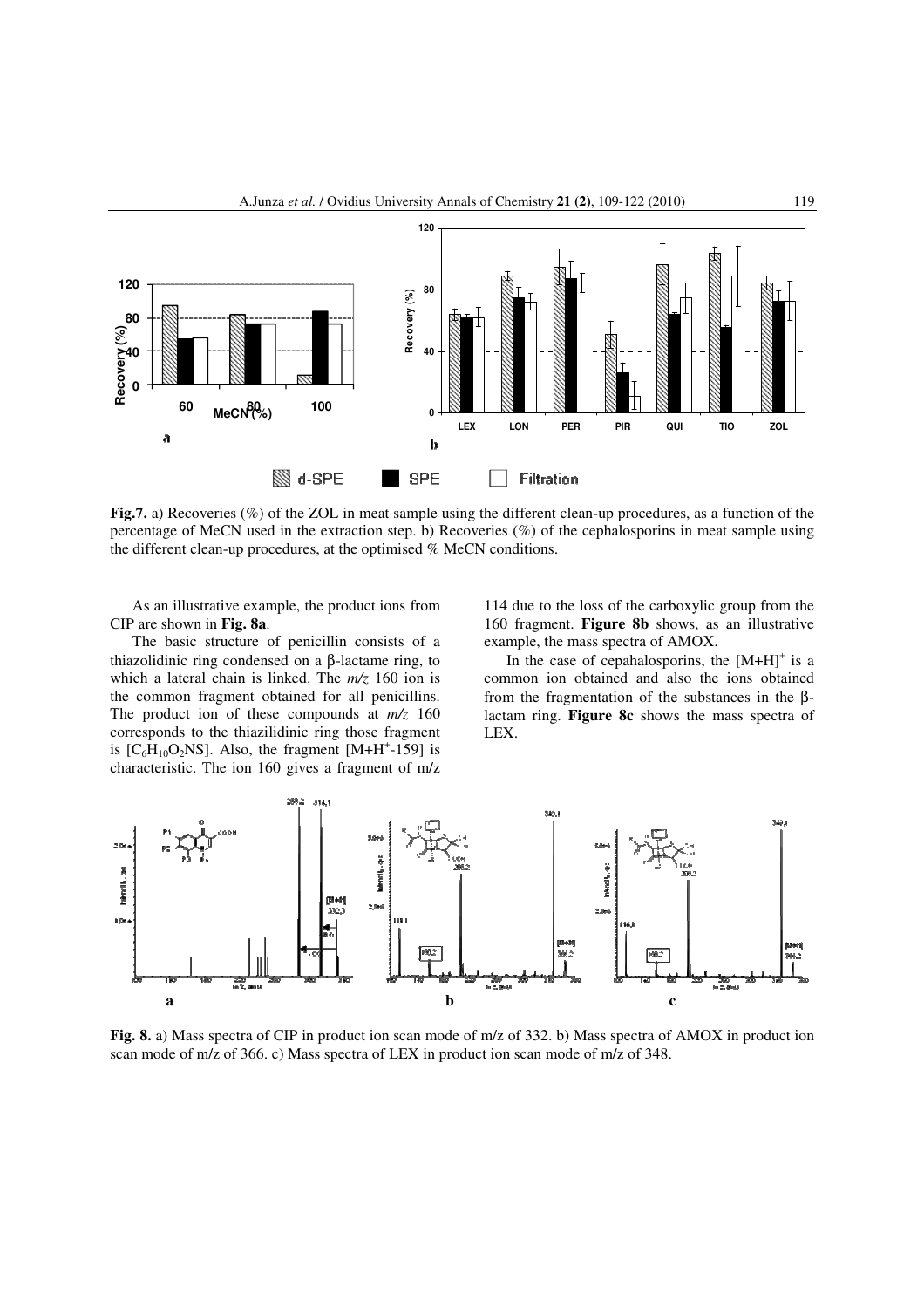#### *3.4 Analysis of raw milk samples*

In order to analyse different samples of milk from animals previously medicated with antibiotics, and to assure that the results are good enough, the optimised method should be validated.

In order to validate the method there have been assessed the next parameters according to the European Union regulation 2002/657/EC and some of them from the FDA guidelines for bio analytical procedure [8,16]: limit of detection (LOD), limit of quantification (LOQ), linearity, recovery, precision intra- and inter-day, decision limit  $(CC<sub>\alpha</sub>)$  and detection capability (CCβ).

The linearity was evaluated using calibration curves whose correlation coefficients were higher than 0.990 in milk samples. The obtained LOD and LOQ were lower than the MRL for the 19 studied substances, from two to three magnitude order.

The accuracy of the method was assessed by recovery test. 17 analysed drugs presented recoveries higher than 65% while AMOX and DAN present lower recoveries. By families, better recoveries have been obtained for cephalosporins while the quinolones in milk presented the worst values. The intra- and inter-day precisions also were evaluated for all substances. Both parameters were

lower than 15% as is regulated by FDA guidelines for bioanalytical procedure. The CCα and CCβ were also established. The results sorted by families can be observed in the **Fig. 9**.

Samples provided by the "Laboratory Interprofessional lleter de Catalunya (ALLIC)" were positive in the screening of control made in this laboratory. All samples contained drugs residues; most samples of the 49 analyzed contained penicillins (69%), 28% have been founded positive in cephalosporins and in the rest of samples quinolones were identified.

By substances, the most frequent three drugs found in the milk samples were PENG (31%), AMOX (24%) and PIR (16%). Among samples analysed, only two samples were positive in ENR.

**Figure 10** shows LC-MS/MS chromatograms corresponding to the analysis of positive milk samples. **Figure 10a** presents the results obtained for one of the samples positive in ENR. In this sample is also observed the peak corresponding to the CIP, main metabolite of ENR, as can be proved by the corresponding confirmatory chromatogram. **Figure 10b** shows the results of one sample positive to PENG, together with the identification chromatogram.



**Fig. 9.** Quality parameters of the developed method in raw milk for the antibiotic determination.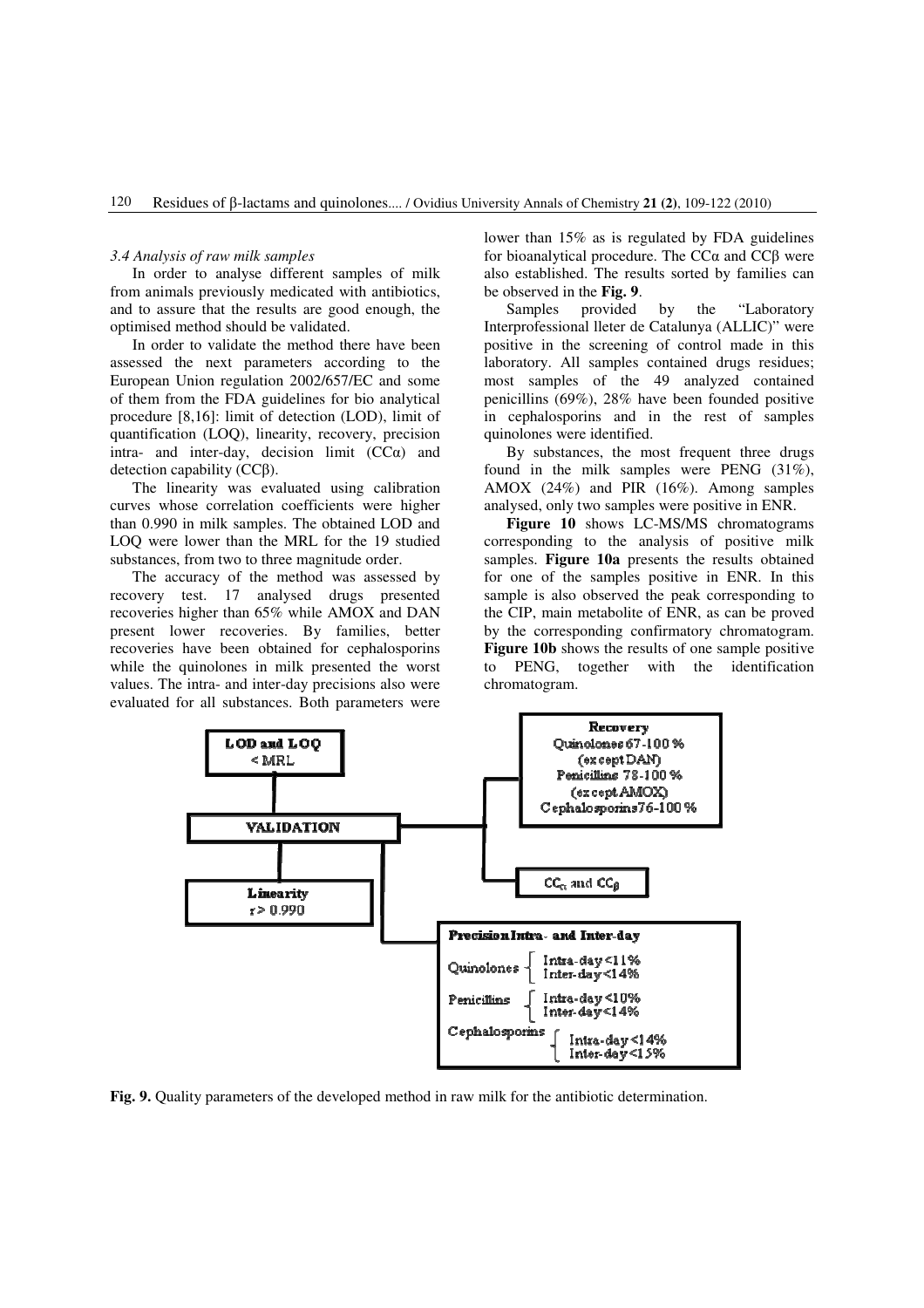

**Fig. 10.** Ion reconstituted chromatogram obtained in the analysis of non compliant raw milk samples using LC/MS/MS in MRM mode showing quantification and identification transitions. a) ENR and metabolite, CIP. b) PENG. c) PIR.

**Figure 10c** shows one sample containing PIR together with the corresponding identification chromatogram.

Among the analysed samples, 63% of the samples were found to be compliant with an error probability of 5%. This means that although some antibiotics are found in the analysed samples, the most part of samples are considered adequate to human consumption, because the concentration is lower that the corresponding MRL (**Table 3**).

#### **4. Conclusions**

In this work multiresidue methods were developed and optimised to allow the analysis of quinolones, penicillins and cephalosporins included in the European Union regulations in samples of milk and tissues of beef.

Different methodologies of extraction and cleanup were explored for beef muscle. Different cartridges were studied for the clean-up of antibiotics in milk samples.

**Table 3.** MRL of the studied substances (Normative 37/2010) in milk and muscle of beef.

| <b>QUINOLONES</b>   |      |        | <b>PENICILLINS</b> |                     |        | <b>CEPHALOSPORINS</b> |                     |             |
|---------------------|------|--------|--------------------|---------------------|--------|-----------------------|---------------------|-------------|
| $MRL$ ( $\mu$ g/kg) |      |        |                    | $MRL$ ( $\mu$ g/kg) |        |                       | $MRL$ ( $\mu$ g/kg) |             |
| Name                | Beef | Beef   | Name               | Beef                | Beef   | Name                  | Beef                | <b>Beef</b> |
|                     | milk | muscle |                    | milk                | muscle |                       | milk                | muscle      |
| CIP                 | 100  | 100    | <b>AMOX</b>        | 4                   | 50     | <b>LEX</b>            | 100                 | 200         |
| <b>ENR</b>          |      |        | <b>AMPI</b>        | 4                   | 50     | <b>LON</b>            | 20                  |             |
| <b>DAN</b>          | 30   | 200    | <b>CLOX</b>        | 30                  | 300    | <b>PER</b>            | 50                  |             |
| <b>DIF</b>          |      | 400    | <b>DICL</b>        | 30                  | 300    | <b>PIR</b>            | 60                  | 50          |
| <b>FLU</b>          | 50   | 200    | <b>NAFC</b>        | 30                  | 300    | QUI                   | 20                  | 50          |
| <b>MAR</b>          | 75   | 150    | <b>OXAC</b>        | 30                  | 300    | <b>TIO</b>            | 100                 | 1000        |
| <b>OXO</b>          |      | 100    | <b>PENG</b>        | 4                   | 50     | <b>ZOL</b>            | 50                  |             |